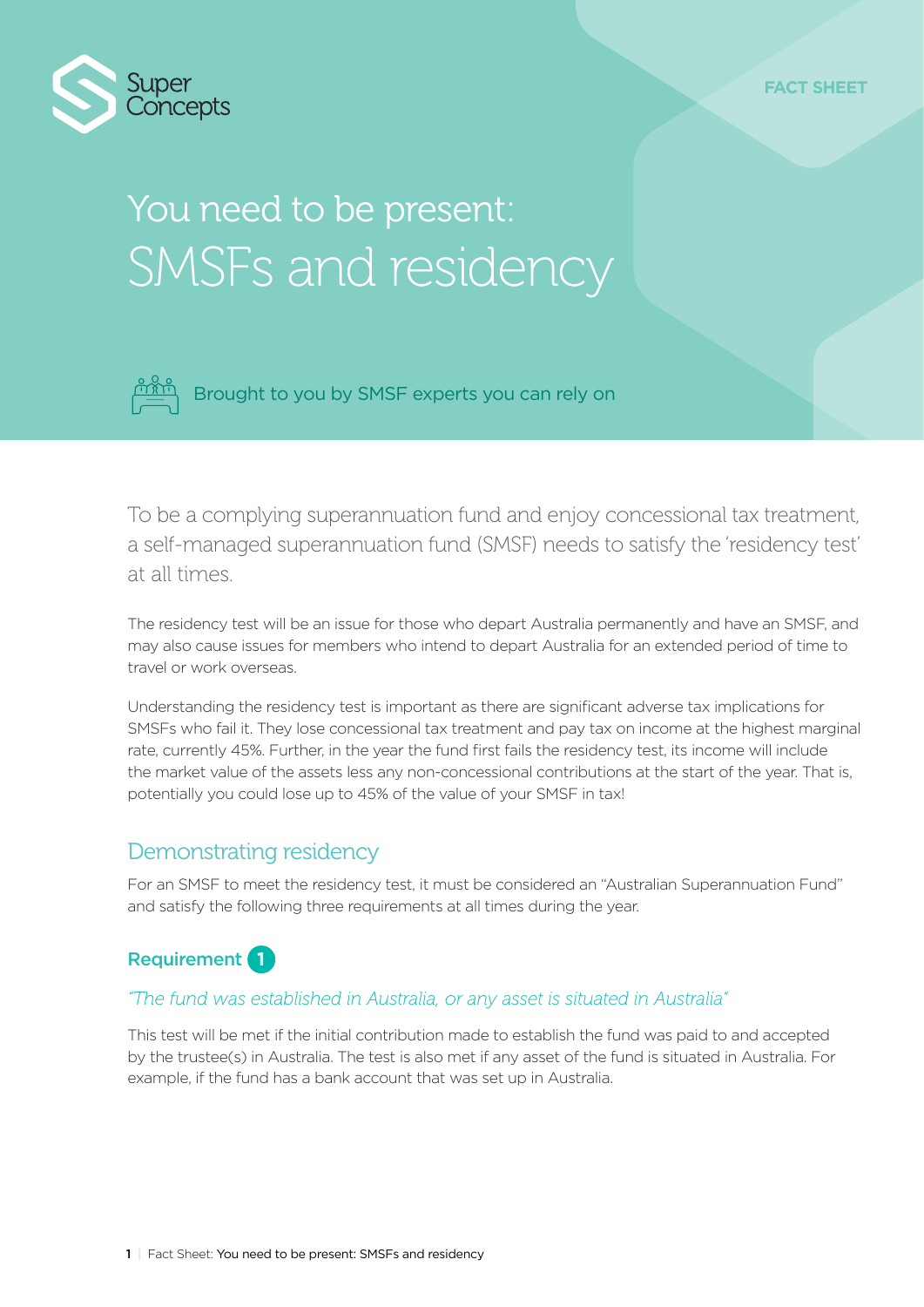

## Requirement **2**

*"The fund has no active members, or where there are active members, at least 50% of the market value of fund's assets attributable to active members, are held by active members who are Australian residents for income tax purposes"*

Active members are those in receipt of contributions or rollovers to the fund. The "active members test" requires that a fund either has no active members or, where the fund does have at least one active member, that 50% of:

- i The total market value of fund assets that are attributable to active members; or
- ii The sum of withdrawal benefits payable to active members is attributable to active members who are Australian residents for income tax purposes (tax resident).

This generally means that the SMSF should not accept contributions from members whilst overseas and who are not considered a tax resident, unless the fund has tax-resident active members who hold a majority member balance.

Some members may choose to direct their contributions to a public offer fund whilst overseas and not a tax resident. They may then consider a rollover from the public offer fund to their SMSF, once they return to Australia and become a tax resident.

## Requirement **3**

## *"The central management and control of the fund is ordinarily in Australia"*

The ATO's view on the central management and control is covered in Taxation Ruling TR 2008/9 "The meaning of Australian Superannuation Fund". The central management and control is generally performed by the trustee(s) and relates to the strategic and high-level decision-making processes and activities of the fund, including:

- Formulating the investment strategy for the fund;
- Reviewing and updating or varying the fund's investment strategy as well as monitoring and reviewing the performance of the fund's investments;
- Determining how the assets of the fund are to be used to fund member benefits.

Other day-to-day activities do not generally constitute the central management and control as they are of a more formalistic or administrative nature. Examples of such activities include:

- The actual investment of the fund's assets;
- The fulfilment of administrative duties;
- The acceptance of contributions that are made on a regular basis; and
- The payment of benefits.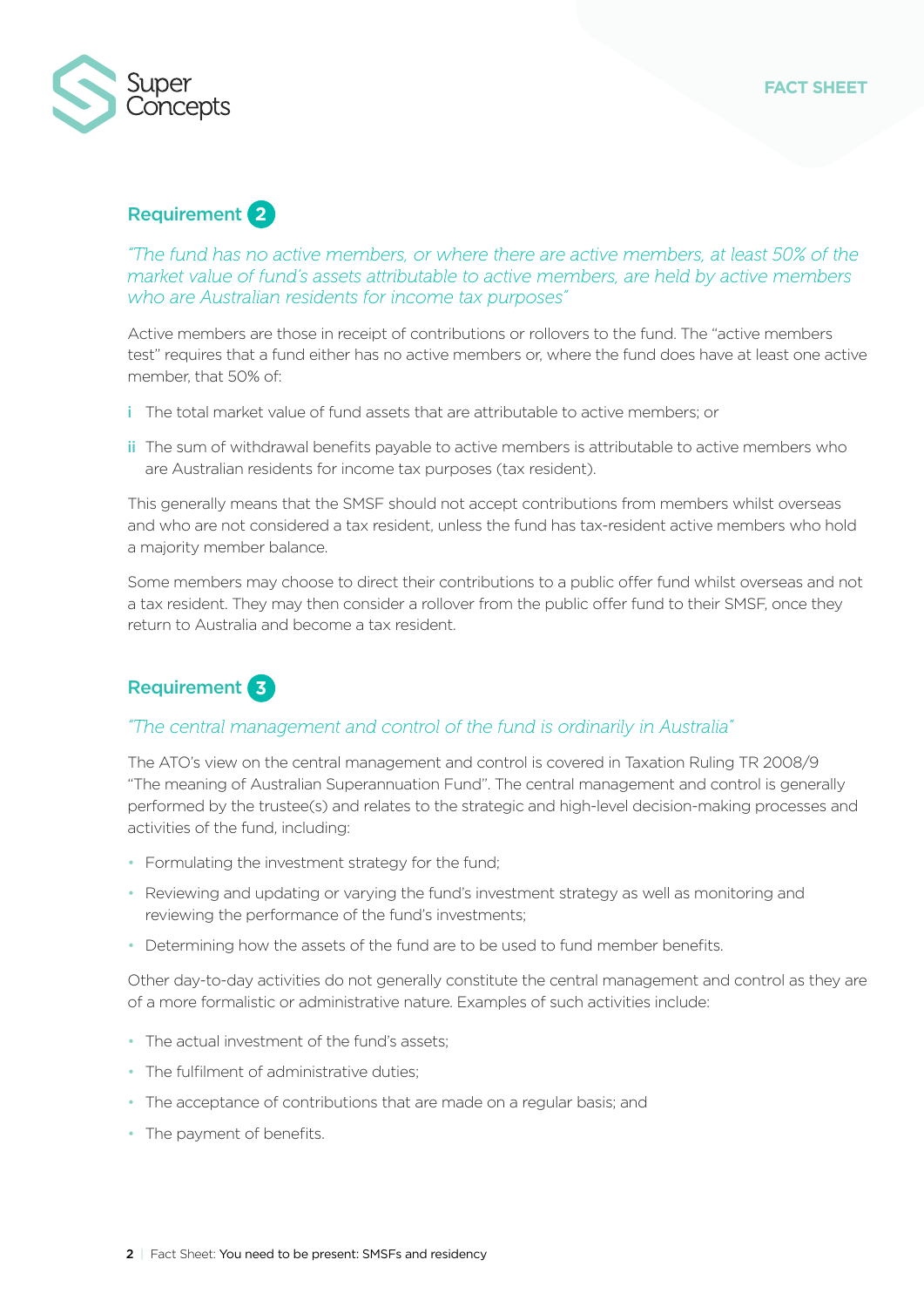

#### How to meet the 'central management and control' requirement

#### Establish the absence is temporary

The central management and control of a fund can still be ordinarily in Australia even where it is temporarily outside Australia, provided the person or persons who exercise the central management and control are absent from Australia for a relatively short period of time.

Temporary absence is determined by the intention of the members, supported by the facts of the situation, such as employment contracts, the location of assets and family. Temporary absence must also be determined objectively and on a real-time basis, that is, it cannot be established in retrospect. For example, where a member departs overseas to fulfil a specific passing purpose, such as the completion of a two-year employment contract, this would support the absence is temporary.

Taxation Ruling TR 2008/9 includes examples (specifically example 6, 7 and 8) that assist with determining when the central management and control is "ordinarily in Australia". It would be recommended that trustees document the circumstances of their departure to establish the temporary nature of their absence.

#### Small APRA Fund

The SMSF could organise for a resident commercial organisation to act as the approved trustee of the fund. In this case, the SMSF would become a 'Small APRA Fund' and be regulated by APRA. This solution will overcome the issue in relation to the central management and control of the fund, as the fund would have a resident trustee.

#### Equal number of residents vs non-residents

Where there are an equal number of trustees or trustee directors located in Australia and overseas, who each substantially and actively participate in central management and control of the fund from these locations, the ATO considers that the central management and control of the fund is ordinarily in Australia.

To establish equal representation, an option could be to add additional trustees or directors to the fund. It is important that the resident party doesn't simply follow instructions from the non-resident party and that all individuals substantially and actively participate in the central management and control of the fund.

#### Enduring powers of attorney (EPOA)

Another option is to delegate the central management and control to another person. An enduring power of attorney can give the person nominated the power to replace the delegator as trustee (or director of the corporate trustee) and make decisions on behalf of the fund. It is important to note that having a power of attorney alone doesn't provide the nominated person with the power to act as trustee, they must also be formally appointed as trustee of the fund (or director in the case of a corporate trustee). The power of attorney can be restricted to decision making powers for the fund only.